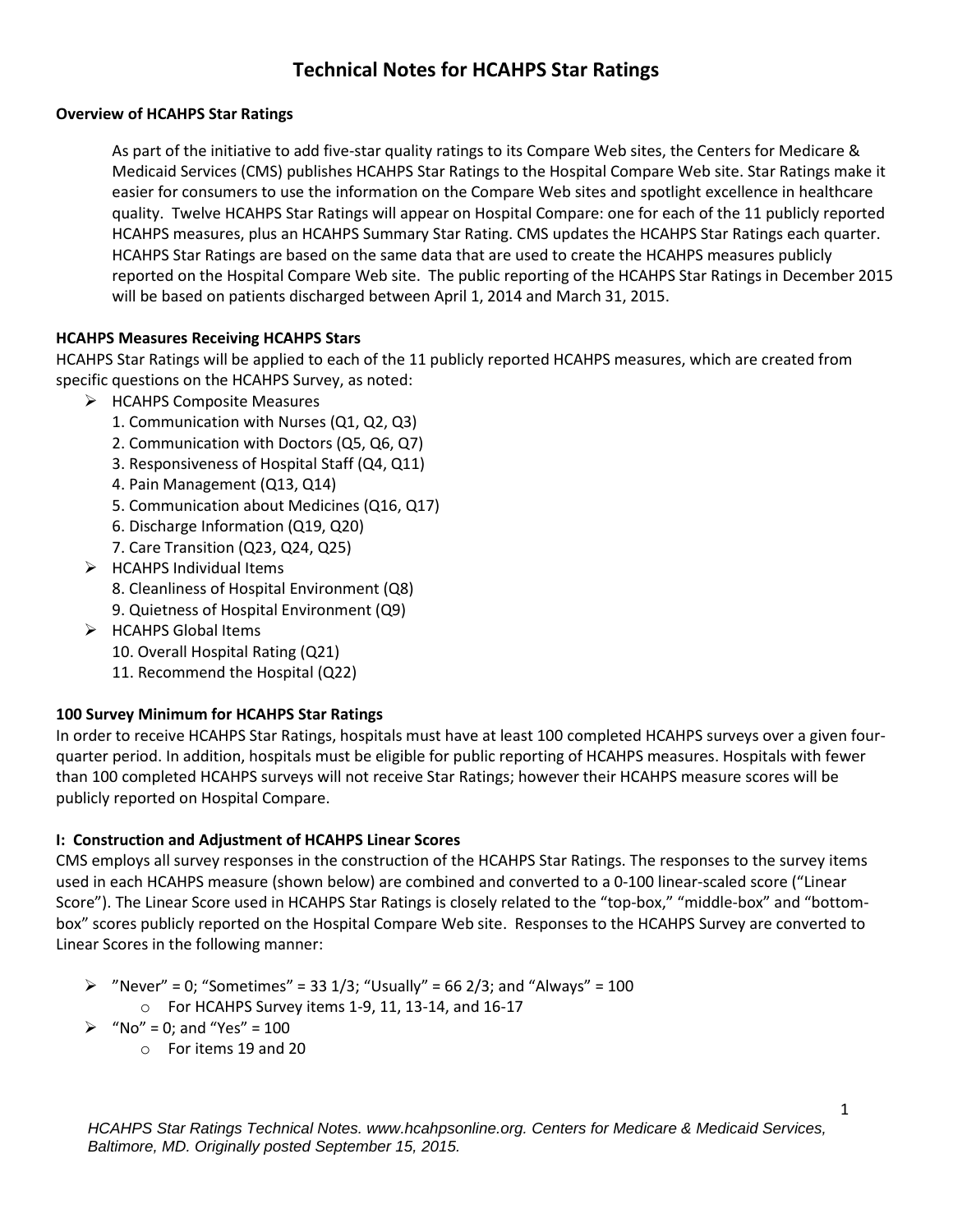- $\triangleright$  Overall Rating "0" = 0; Overall Rating "1" = 10; Overall Rating "2" = 20 ... Overall Rating "10" = 100 o For item 21
- $\triangleright$  "Definitely No" = 0; "Probably No" = 33 1/3; "Probably Yes" = 66 2/3; and "Definitely Yes" = 100 o For item 22
- $\triangleright$  "Strongly Disagree" = 0; "Disagree" = 33 1/3; "Agree" = 66 2/3; and "Strongly Agree" = 100 o For items 23, 24, and 25

Prior to creating the 0-100 linear-scaled HCAHPS scores, CMS applies adjustment for the effects of patient mix, survey mode, and quarterly weighting through a series of steps, as follows.

First, CMS applies the patient-mix adjustment (PMA) to quarterly HCAHPS scores to account for the tendency of certain patient sub-groups to respond more positively or negatively to the HCAHPS Survey. PMA allows for fair comparisons across hospitals by adjusting hospital scores as if all hospitals had an identical mix of patient characteristics. The patientmix adjustment table can be found in Appendix A, Table 1, while Appendix A, Table 2 contains the national means for patient-mix variables. These adjustments are applied to HCAHPS scores on the original scale shown on the survey. These values are shown for each answer option on the survey instrument. Additional information about the application of the HCAHPS patient-mix adjustments, including the definition of the PMA factors, can be found in the documents on the HCAHPS On-Line Web site, [www.hcahpsonline.org,](http://www.hcahpsonline.org/) under the *"Mode & Patient-Mix Adj"* button.

Second, HCAHPS quarterly scores are adjusted for the effect of mode of survey administration (mail, telephone, mixed mode or Interactive Voice Response). CMS derived the survey mode adjustments from a large-scale, randomized mode experiment. The mode adjustments are included in Appendix B. Similar to PMA, these adjustment are applied on the original scale shown on the HCAHPS survey instrument for each measure. For detailed information about the mode experiment and survey mode adjustment, please see [www.hcahpsonline.org.](http://www.hcahpsonline.org/)

Then, each HCAHPS measure score is transformed in the 0-100 linear-scaled score using the rules outlined above.

Next, the four-quarter averages of HCAHPS linear scores are weighted proportionately to the number of eligible patients seen by the hospital in each quarter of the reporting period. Specifically, each quarter's score has a quarterly weight equal to that quarter's eligible discharge size divided by the total eligible discharge size for the four quarters that make up the reporting period.

Finally, four-quarter averages of HCAHPS linear scores are rounded to integer values using standard rounding rules, as follows:

Let X represent the unrounded four-quarter average for an HCAHPS linear score. If X is less than [X.5], then round down to nearest whole integer. If X is equal to or greater than [X.5], then round up to nearest whole integer.

## **II: Conversion of Linear Scores into HCAHPS Star Ratings for the 11 HCAHPS Measures**

Next, CMS assigns 1, 2, 3, 4, or 5 whole stars (only whole stars are assigned; partial stars are not used) for each HCAHPS measure by applying statistical methods that utilize relative distribution and clustering.

The Star Rating for each of the 11 HCAHPS measures is determined by applying a clustering algorithm to the individual measure scores. Conceptually, the clustering algorithm identifies the 'gaps' in the data and creates five categories (one for each star rating) such that scores of hospitals in the same score category (star rating) are as similar as possible, and scores of hospitals in different categories are as different as possible. This clustering algorithm is the same one employed by CMS to determine Medicare Part C and Part D Star Ratings.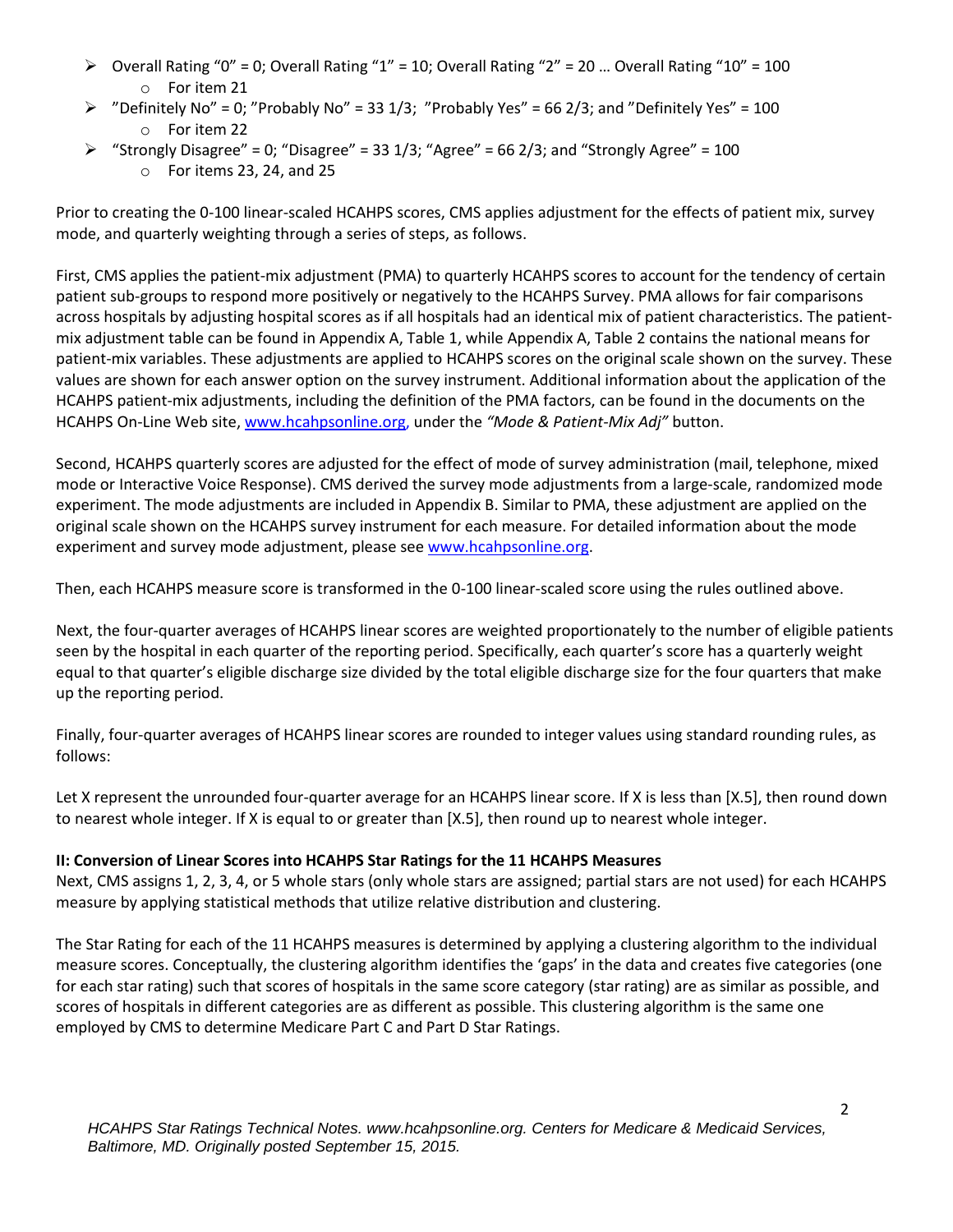The variance in measure scores is separated into within-cluster and between-cluster sum of squares components. The algorithm develops clusters that minimize the variance of measure scores within the clusters. More specifically, the clustering algorithm minimizes the within-cluster sum of squares for each of the Star Ratings levels. The cut points (boundaries) for star assignments are derived from the range of individual measure Star Ratings per cluster. The star levels associated with each cluster are determined by ordering the means of each cluster. The cut points for HCAHPS Star Ratings are shown in Appendix C. Additional information about the clustering method can be found in Appendix D.

# **III: HCAHPS Summary Star Rating**

In addition to Star Ratings for the 11 HCAHPS measures, CMS is introducing a new metric, the HCAHPS Summary Star Rating, which is the average of all of the Star Ratings of the HCAHPS measures. The HCAHPS Summary Star Rating is constructed from the following components:

- $\triangleright$  The 7 Star Ratings from each of the 7 HCAHPS composite measures.
	- o Communication with Nurses, Communication with Doctors, Responsiveness of Hospital Staff, Pain Management, Communication about Medicines, Discharge Information, and Care Transition.
- $\triangleright$  A single Star Rating for the HCAHPS Individual Items
	- o The average of the Star Ratings assigned to Cleanliness of Hospital Environment and Quietness of Hospital Environment.
- $\triangleright$  A single Star Rating for the HCAHPS Global Items
	- o The average of the Star Ratings assigned to Overall Hospital Rating and Recommend the Hospital.

The 9 Star Ratings (7 composite measure Star Ratings + Star Rating for Individual Items + Star Rating for Global Items) are combined as a simple average to form the HCAHPS Summary Star Rating. In the final step, normal rounding rules are applied to the 9-measure average to arrive at the HCAHPS Summary Star Rating (1, 2, 3, 4, or 5 stars).

# **An example of the calculation of the HCAHPS Summary Star Rating.**

The following is an example of how to calculate the HCAHPS Summary Star Rating. Suppose a hospital has Star Ratings for each of the 11 HCAHPS measures as shown in following table.

|                                            | 11<br><b>HCAHPS</b><br><b>Measure</b><br><b>Star</b><br><b>Ratings</b> | 9 Star Ratings<br><b>Used in</b><br><b>HCAHPS</b><br><b>Summary Star</b><br><b>Rating</b> | 9-Measure<br><b>HCAHPS Summary Star</b><br><b>Rating Average</b><br>(unrounded) | <b>HCAHPS</b><br><b>Summary Star</b><br>Rating<br>(rounded) |
|--------------------------------------------|------------------------------------------------------------------------|-------------------------------------------------------------------------------------------|---------------------------------------------------------------------------------|-------------------------------------------------------------|
| <b>HCAHPS Composite Measures</b>           |                                                                        |                                                                                           |                                                                                 |                                                             |
| <b>Communication with Nurses</b>           | 4                                                                      | 4                                                                                         |                                                                                 |                                                             |
| <b>Communication with Doctors</b>          | 3                                                                      | 3                                                                                         |                                                                                 |                                                             |
| Responsiveness of Hospital Staff           | 4                                                                      | $\overline{4}$                                                                            |                                                                                 |                                                             |
| Pain Management                            | 5                                                                      | 5                                                                                         |                                                                                 |                                                             |
| <b>Communication about Medicines</b>       | 4                                                                      | 4                                                                                         |                                                                                 |                                                             |
| Discharge Information                      | 4                                                                      | 4                                                                                         | $(4+3+4+5+4+4+3+5+3.5)/9$                                                       | 4                                                           |
| <b>Care Transition</b>                     | 3                                                                      | $\overline{3}$                                                                            | $= 3.944$                                                                       |                                                             |
| <b>HCAHPS Individual Items</b>             |                                                                        |                                                                                           |                                                                                 |                                                             |
| <b>Cleanliness of Hospital Environment</b> | 5                                                                      | $(5+5)/2$                                                                                 |                                                                                 |                                                             |
| Quietness of Hospital Environment          | 5                                                                      | $= 5$                                                                                     |                                                                                 |                                                             |
| <b>HCAHPS Global Items</b>                 |                                                                        |                                                                                           |                                                                                 |                                                             |
| <b>Overall Hospital Rating</b>             | 4                                                                      | $(4+3)/2$                                                                                 |                                                                                 |                                                             |
| Recommend the Hospital                     | 3                                                                      | $= 3.5$                                                                                   |                                                                                 |                                                             |

*HCAHPS Star Ratings Technical Notes. www.hcahpsonline.org. Centers for Medicare & Medicaid Services, Baltimore, MD. Originally posted September 15, 2015.*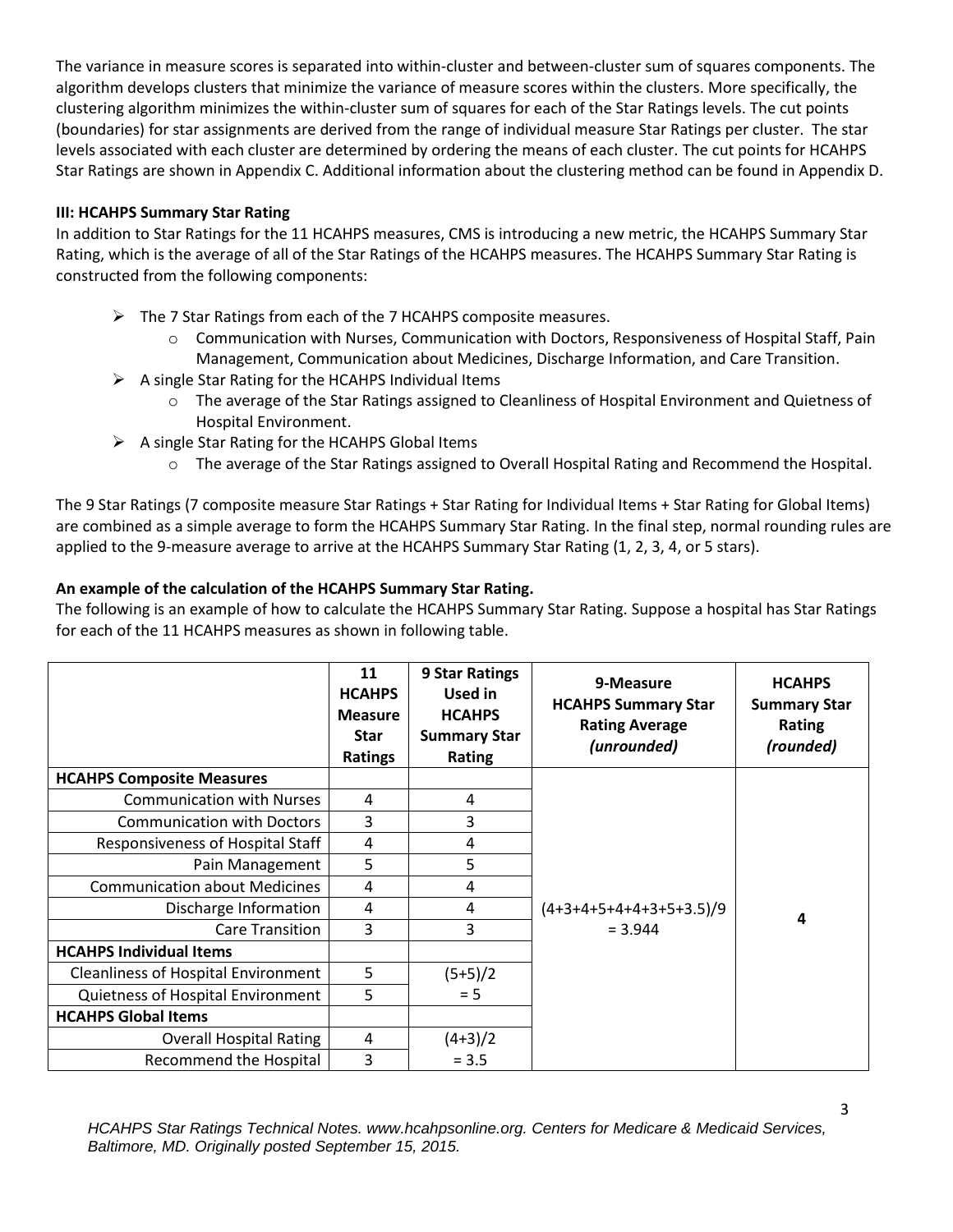**Step 1:** Calculate a Star Rating for HCAHPS Individual Items by averaging the Star Ratings for Cleanliness of Hospital Environment and Quietness of Hospital Environment.

In this example, the Star Rating for HCAHPS Individual Items = (5+5)/2 = 5.

**Step 2:** Calculate a Star Rating for HCAHPS Global Items by averaging the Star Ratings for Overall Hospital Rating and Recommend the Hospital.

In this example, the Star Rating for HCAHPS Global Items = (4+3)/2 = 3.5. *Note: Do not round this average.*

**Step 3:** Calculate the HCAHPS Summary Star Rating as the average of the 7 composite measure Star Ratings, the Star Rating for HCAHPS Individual Items, and the Star Rating for HCAHPS Global Items.

In this example, the HCAHPS Summary Star Rating =  $(4+3+4+5+4+4+3+5+3.5)/9 = 3.944$ .

**Step 4:** Lastly, round the 9-Measure HCAHPS Summary Star Rating Average using the rounding table below. In this example, the hospital's HCAHPS Summary Star Rating rounds to 4 stars.

CMS uses standard rounding rules for the assignment of HCAHPS Summary Stars, as follows:

| 9-Measure HCAHPS Summary Star Rating Average | <b>HCAHPS Summary Star Rating Assignment</b> |
|----------------------------------------------|----------------------------------------------|
| ≥1.00 and $<$ 1.50                           | 1 Star                                       |
| ≥1.50 and $<$ 2.50                           | 2 Stars                                      |
| $\ge$ 2.50 and <3.50                         | 3 Stars                                      |
| ≥3.50 and $<4.50$                            | 4 Stars                                      |
| ≥4.50 and $≤5.00$                            | 5 Stars                                      |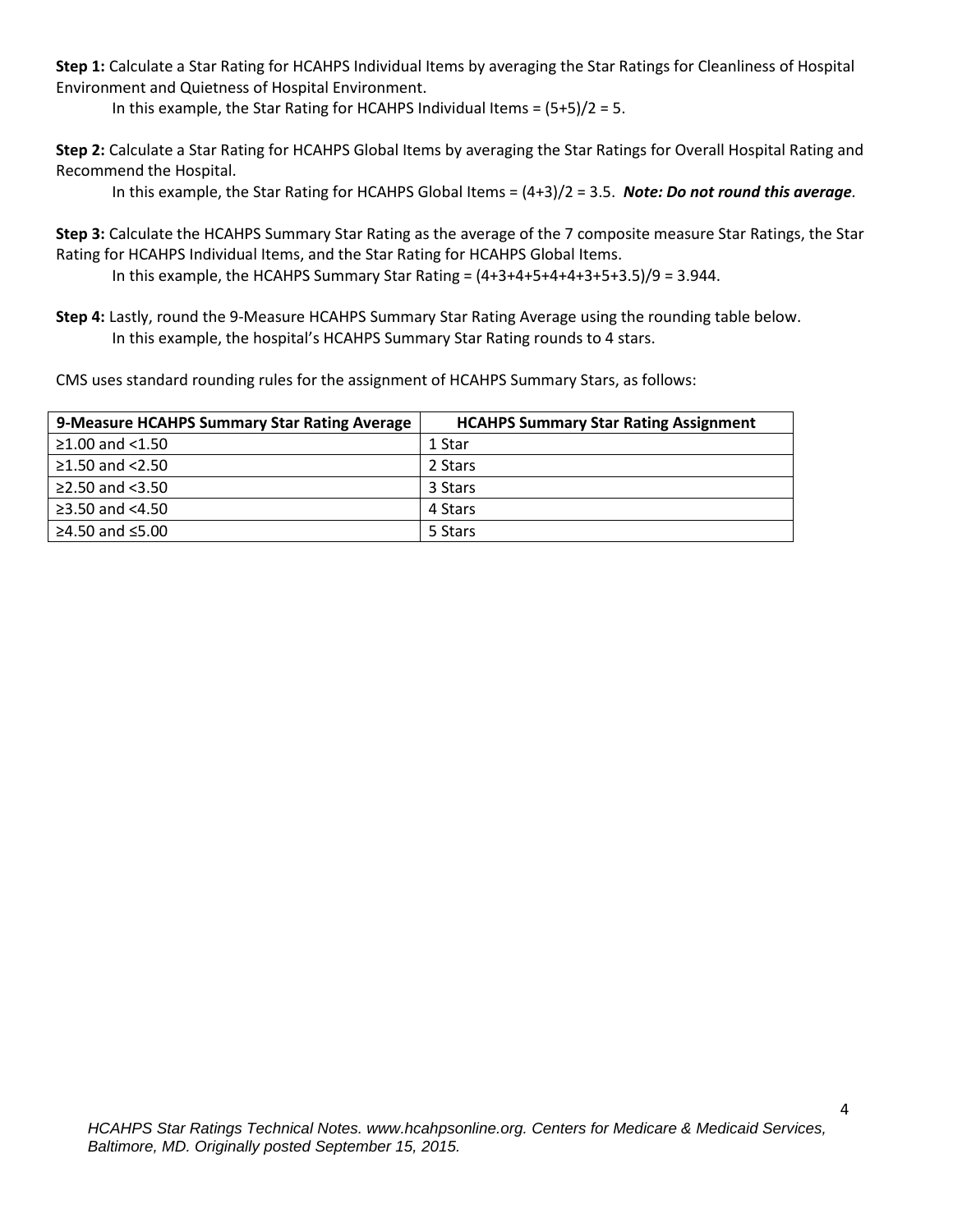# **Appendix A, Table 1: HCAHPS Patient-Mix Adjustments of Linear Scores for Patients Discharged Between Quarter 2, 2014 and Quarter 1, 2015 (April 1, 2014 to March 31, 2015)**

| Patient-Mix<br>Adjustment (PMA)                                                                                                                             | Comm. with Nurses | Comm. with Doctors | Responsiveness of Hosp. Staff | Pain Management | Comm. About Medicines | Cleanliness of Hosp. Env. | Quietness of Hosp. Env. | Discharge Information | Care Transition | Overall Hospital Rating | Recommend the Hospital |
|-------------------------------------------------------------------------------------------------------------------------------------------------------------|-------------------|--------------------|-------------------------------|-----------------|-----------------------|---------------------------|-------------------------|-----------------------|-----------------|-------------------------|------------------------|
| Education (per level;<br>1=8th grade or less and<br>6=More than 4-year<br>college degree)                                                                   | 0.0173            | 0.0208             | 0.0258                        | 0.0275          | 0.0550                | 0.0162                    | 0.0506                  | 0.0060                | 0.0034          | 0.1171                  | 0.0196                 |
| Self-Rated Health (per<br>level; 1=Excellent and<br>5=Poor)                                                                                                 | 0.0655            | 0.0673             | 0.0861                        | 0.0909          | 0.0951                | 0.0615                    | 0.0625                  | 0.0104                | 0.0769          | 0.2380                  | 0.0752                 |
| Response Percentile<br>(per 1% of response<br>percentile)                                                                                                   | 0.0022            | 0.0021             | 0.0030                        | 0.0020          | 0.0032                | 0.0008                    | 0.0002                  | 0.0003                | 0.0022          | 0.0057                  | 0.0020                 |
| <b>LANGUAGE SPOKEN AT</b><br><b>HOME</b>                                                                                                                    |                   |                    |                               |                 |                       |                           |                         |                       |                 |                         |                        |
| Spanish                                                                                                                                                     | $-0.0132$         | $-0.0382$          | $-0.0188$                     | $-0.0717$       | $-0.0766$             | 0.0042                    | $-0.0904$               | $-0.0112$             | $-0.0075$       | $-0.4472$               | $-0.1211$              |
| Chinese                                                                                                                                                     | 0.0931            | 0.0850             | 0.1371                        | 0.1047          | 0.0344                | 0.0253                    | $-0.0146$               | $-0.0271$             | 0.1172          | 0.0933                  | 0.0375                 |
| R/V/O                                                                                                                                                       | 0.0167            | 0.0082             | 0.0495                        | 0.0270          | $-0.0385$             | 0.0340                    | $-0.0832$               | $-0.0012$             | 0.0521          | $-0.0030$               | $-0.0222$              |
| English (REFERENCE)                                                                                                                                         | 0.0000            | 0.0000             | 0.0000                        | 0.0000          | 0.0000                | 0.0000                    | 0.0000                  | 0.0000                | 0.0000          | 0.0000                  | 0.0000                 |
| <b>AGE</b>                                                                                                                                                  |                   |                    |                               |                 |                       |                           |                         |                       |                 |                         |                        |
| Age 18-24                                                                                                                                                   | 0.0683            | 0.0746             | 0.1412                        | 0.1416          | $-0.1419$             | 0.0631                    | $-0.0409$               | $-0.0353$             | $-0.0537$       | 0.6676                  | 0.2229                 |
| Age 25-34                                                                                                                                                   | 0.0357            | 0.0472             | 0.0477                        | 0.0966          | $-0.1587$             | 0.0608                    | $-0.0506$               | $-0.0441$             | $-0.0860$       | 0.5464                  | 0.1629                 |
| Age 35-44                                                                                                                                                   | 0.0135            | 0.0245             | 0.0216                        | 0.0701          | $-0.1721$             | 0.0715                    | $-0.0253$               | $-0.0471$             | $-0.0839$       | 0.4255                  | 0.1265                 |
| Age 45-54                                                                                                                                                   | $-0.0231$         | $-0.0138$          | $-0.0234$                     | 0.0227          | $-0.1852$             | 0.0608                    | $-0.0056$               | $-0.0517$             | $-0.1046$       | 0.2275                  | 0.0633                 |
| Age 55-64                                                                                                                                                   | $-0.0467$         | $-0.0401$          | $-0.0552$                     | $-0.0173$       | $-0.1845$             | 0.0381                    | $-0.0047$               | $-0.0560$             | $-0.1157$       | 0.0693                  | 0.0200                 |
| Age 65-74                                                                                                                                                   | $-0.0576$         | $-0.0613$          | $-0.0627$                     | $-0.0503$       | $-0.1624$             | 0.0372                    | $-0.0166$               | $-0.0504$             | $-0.1113$       | $-0.0347$               | $-0.0072$              |
| Age 75-84                                                                                                                                                   | $-0.0369$         | $-0.0391$          | $-0.0402$                     | $-0.0339$       | $-0.0957$             | 0.0266                    | $-0.0034$               | $-0.0246$             | $-0.0549$       | $-0.0589$               | $-0.0121$              |
| Age 85+ (REFERENCE)                                                                                                                                         | 0.0000            | 0.0000             | 0.0000                        | 0.0000          | 0.0000                | 0.0000                    | 0.0000                  | 0.0000                | 0.0000          | 0.0000                  | 0.0000                 |
| <b>SERVICE LINE</b>                                                                                                                                         |                   |                    |                               |                 |                       |                           |                         |                       |                 |                         |                        |
| Maternity                                                                                                                                                   | $-0.1064$         | $-0.2222$          | $-0.2260$                     | $-0.2183$       | $-0.2210$             | 0.0183                    | $-0.1769$               | $-0.0598$             | $-0.1029$       | $-0.5457$               | $-0.2181$              |
| Surgical                                                                                                                                                    | $-0.0044$         | $-0.1646$          | $-0.0171$                     | $-0.0724$       | $-0.0374$             | $-0.0053$                 | $-0.0283$               | $-0.0464$             | $-0.0684$       | $-0.2558$               | $-0.0917$              |
| Medical (REFERENCE)                                                                                                                                         | 0.0000            | 0.0000             | 0.0000                        | 0.0000          | 0.0000                | 0.0000                    | 0.0000                  | 0.0000                | 0.0000          | 0.0000                  | 0.0000                 |
| <b>INTERACTIONS</b>                                                                                                                                         |                   |                    |                               |                 |                       |                           |                         |                       |                 |                         |                        |
| Surgical Line * Age <sup>1</sup>                                                                                                                            | $-0.0004$         | 0.0130             | $-0.0038$                     | $-0.0020$       | $-0.0017$             | $-0.0037$                 | 0.0006                  | $-0.0017$             | 0.0041          | 0.0224                  | 0.0082                 |
| Maternity Line * Age <sup>1</sup>                                                                                                                           | 0.0161            | 0.0231             | 0.0192                        | 0.0254          | 0.0356                | 0.0077                    | 0.0063                  | 0.0142                | 0.0163          | 0.0794                  | 0.0303                 |
| <sup>1</sup> Age takes on the values of 1 to 8 as follows: (1: 18 to 24); (2: 25 to 34); (3: 35 to 44); (4: 45 to 54); (5: 55 to 64); (6: 65 to 74); (7: 75 |                   |                    |                               |                 |                       |                           |                         |                       |                 |                         |                        |

to 84); and (8: 85+).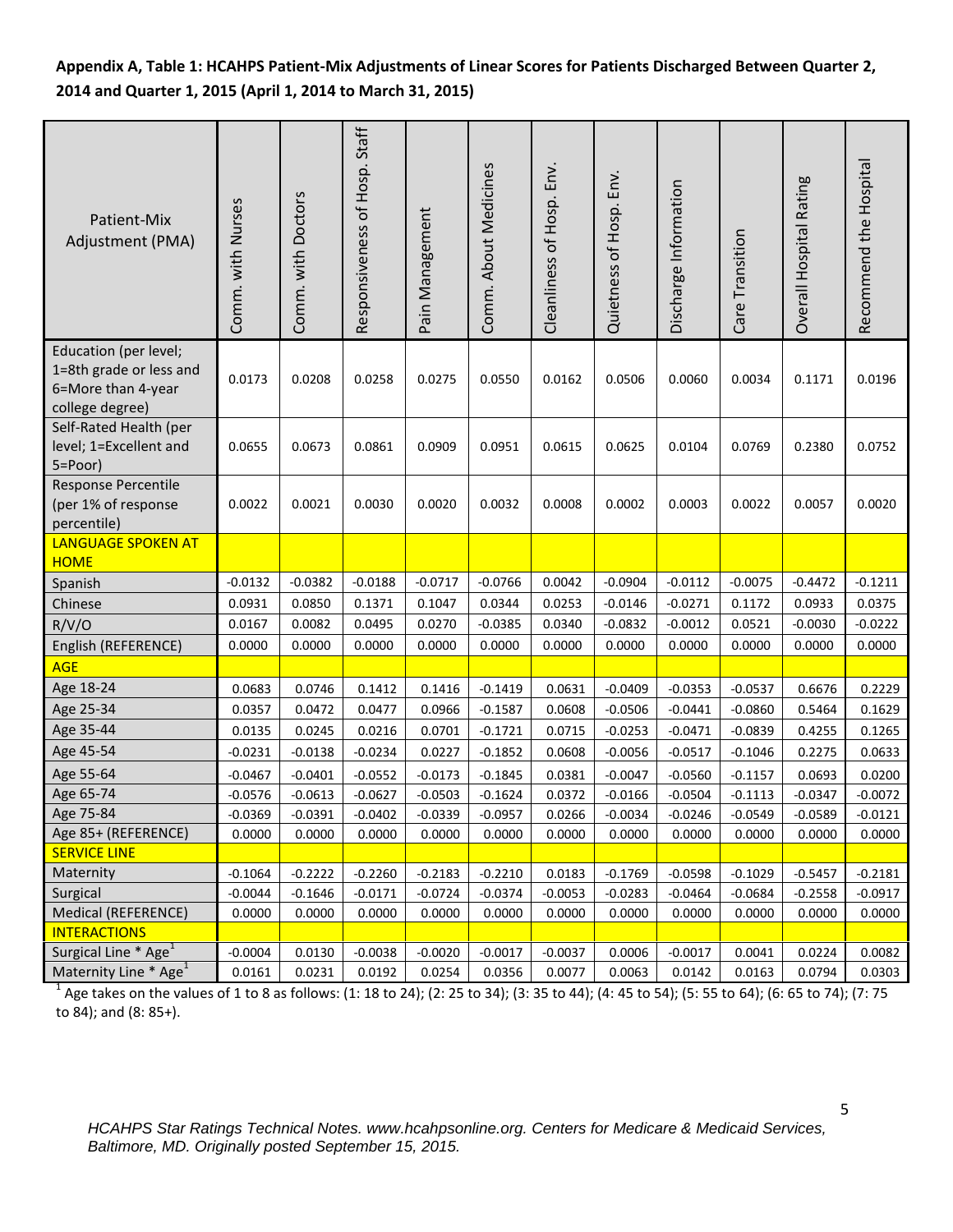**Appendix A, Table 2: National Means of PMA Variables for Patients Discharged Between Quarter 2, 2014 and Quarter 1, 2015 (April 1, 2014 to March 31, 2015)**

| Patient-Mix Adjustment<br>(PMA)                                                        | <b>National Mean</b> |
|----------------------------------------------------------------------------------------|----------------------|
| Education (per level;<br>1=8th grade or less and 6=More<br>than 4-year college degree) | 3.763                |
| Self-Rated Health (per level;<br>1=Excellent and 5=Poor)                               | 2.754                |
| <b>Response Percentile</b>                                                             | 14.5%                |
| LANGUAGE SPOKEN AT HOME                                                                |                      |
| Spanish                                                                                | 4.7%                 |
| Chinese                                                                                | 0.3%                 |
| R/V/O                                                                                  | 1.8%                 |
| English (REFERENCE)                                                                    | 93.2%                |
| <b>AGE</b>                                                                             |                      |
| Age 18-24                                                                              | 4.0%                 |
| Age 25-34                                                                              | 11.0%                |
| Age 35-44                                                                              | 6.8%                 |
| Age 45-54                                                                              | 10.3%                |
| Age 55-64                                                                              | 19.1%                |
| Age 65-74                                                                              | 23.8%                |
| Age 75-84                                                                              | 17.7%                |
| Age 85+ (REFERENCE)                                                                    | 7.4%                 |
| <b>SERVICE LINE</b>                                                                    |                      |
| Maternity                                                                              | 13.4%                |
| Surgical                                                                               | 35.6%                |
| Medical (REFERENCE)                                                                    | 51.0%                |
| <b>INTERACTIONS</b>                                                                    |                      |
| Surgical Line * Age <sup>1</sup>                                                       | 1.900                |
| Maternity Line * Age <sup>1</sup>                                                      | 0.282                |

<sup>1</sup> Age takes on the values of 1 to 8 as follows: (1: 18 to 24); (2: 25 to 34); (3: 35 to 44); (4: 45 to 54); (5: 55 to 64); (6: 65 to 74); (7: 75 to 84); and (8: 85+).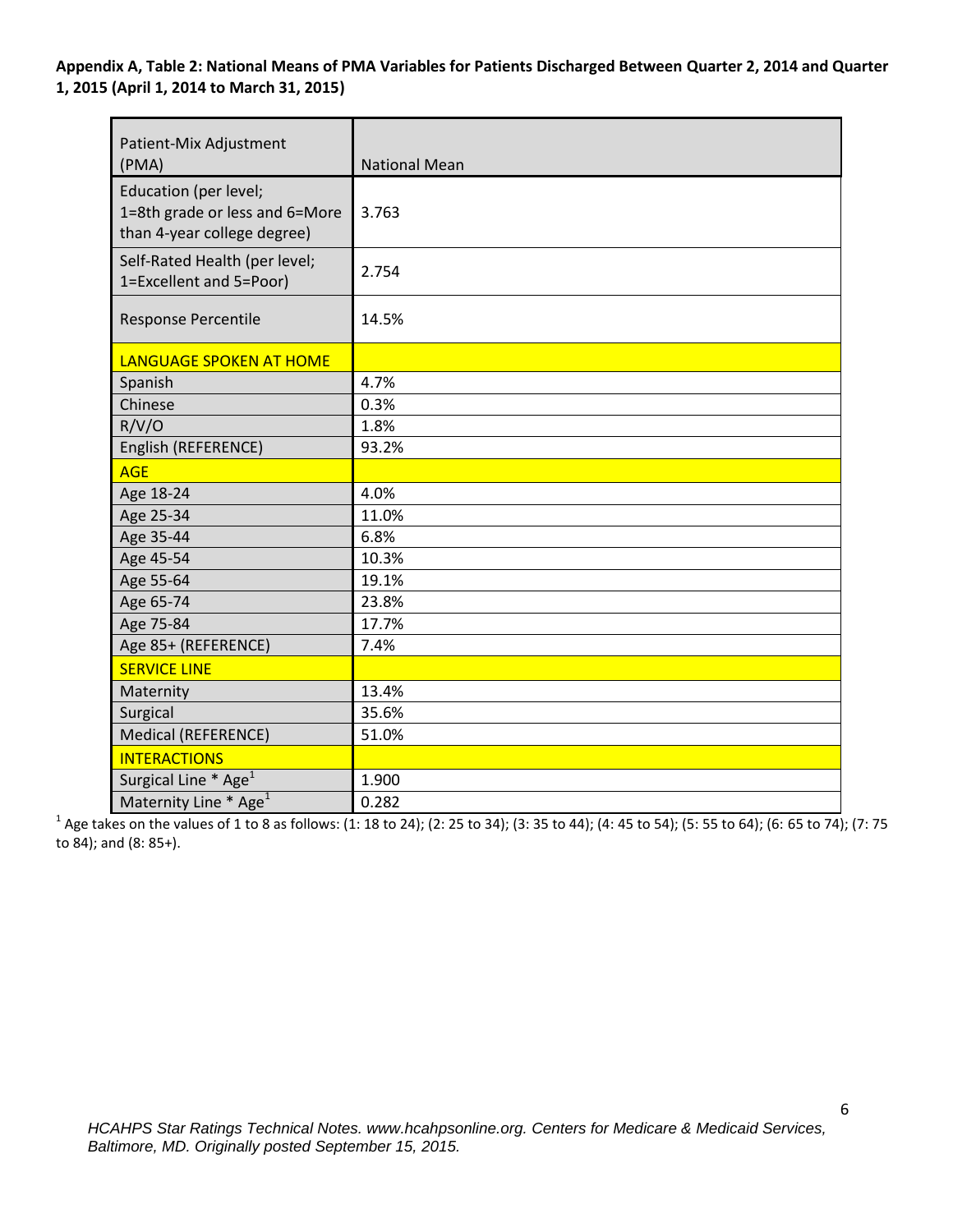#### **Appendix B: Survey Mode Adjustments of HCAHPS Linear Scores to Adjust to a Reference of Mail Mode**

|                                            | <b>Phone Only</b> | <b>Mixed</b> | <b>Active IVR</b> |
|--------------------------------------------|-------------------|--------------|-------------------|
| <b>HCAHPS Composite Measures</b>           |                   |              |                   |
| <b>Communication with Nurses</b>           | $-0.031$          | 0.005        | $-0.010$          |
| <b>Communication with Doctors</b>          | 0.011             | 0.028        | 0.009             |
| Responsiveness of Hospital Staff           | $-0.049$          | 0.024        | $-0.001$          |
| Pain Management                            | $-0.042$          | $-0.012$     | $-0.021$          |
| <b>Communication about Medicines</b>       | $-0.044$          | 0.013        | $-0.011$          |
| Discharge Information                      | $-0.013$          | 0.002        | $-0.032$          |
| <b>Care Transition</b>                     | $-0.064$          | $-0.030$     | 0.061             |
| <b>HCAHPS Individual Items</b>             |                   |              |                   |
| <b>Cleanliness of Hospital Environment</b> | $-0.072$          | $-0.032$     | $-0.037$          |
| Quietness of Hospital Environment          | $-0.044$          | $-0.038$     | $-0.109$          |
| <b>HCAHPS Global Items</b>                 |                   |              |                   |
| <b>Overall Hospital Rating</b>             | $-0.057$          | 0.008        | $-0.001$          |
| <b>Recommend the Hospital</b>              | $-0.049$          | $-0.008$     | $-0.018$          |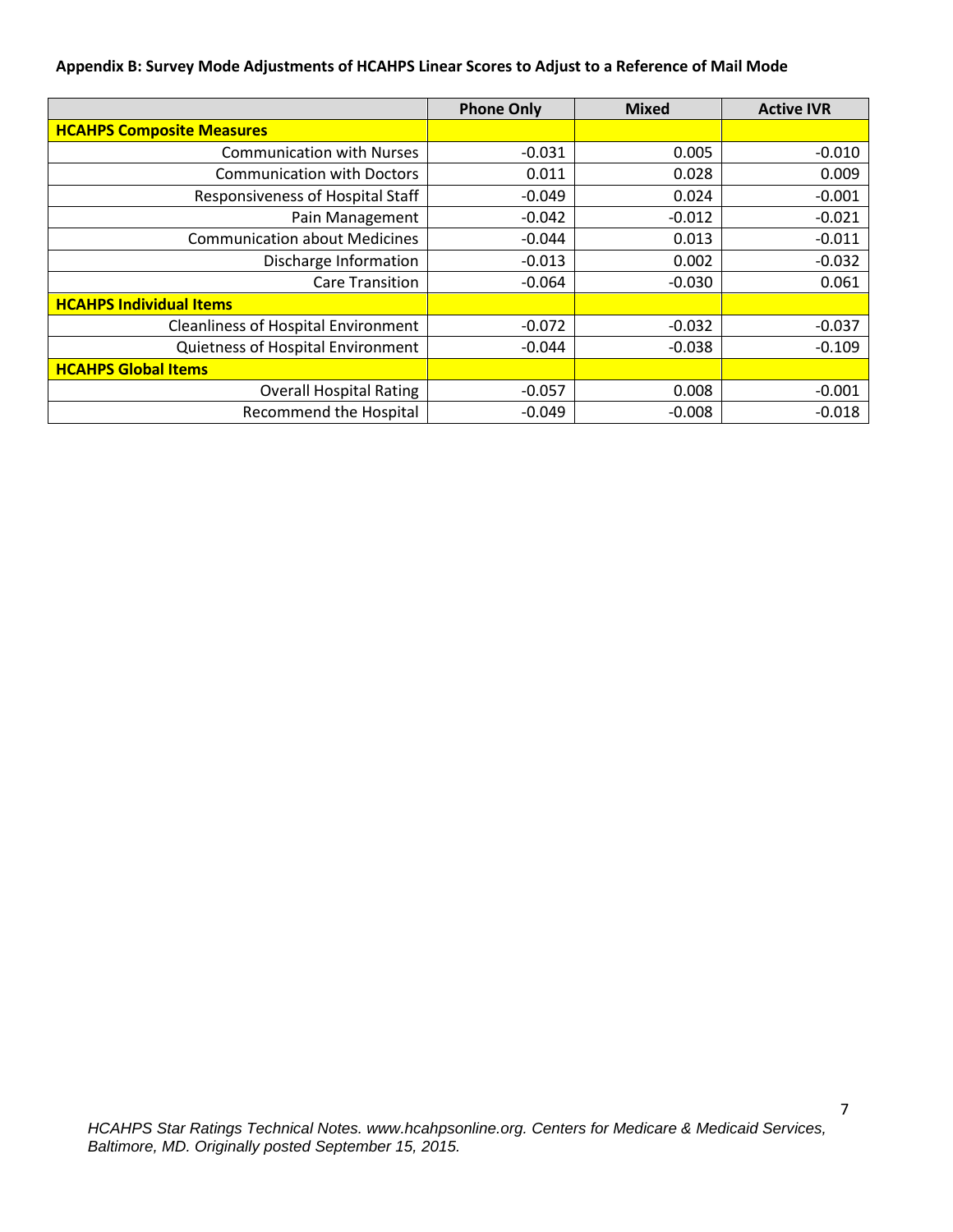**Appendix C: HCAHPS Star Rating Cut Points for Patients Discharged Between Quarter 2, 2014 and Quarter 1, 2015 (April 1, 2014 to March 31, 2015)**

|                                            | 1 Star | 2 Stars          | 3 Stars          | 4 Stars        | 5 Stars   |
|--------------------------------------------|--------|------------------|------------------|----------------|-----------|
| <b>HCAHPS Composite Measures</b>           |        |                  |                  |                |           |
| <b>Communication with Nurses</b>           | < 85   | $≥85$ to <90     | ≥90 to <92       | $≥92$ to <94   | $\geq 94$ |
| <b>Communication with Doctors</b>          | < 88   | ≥88 to <91       | $\geq$ 91 to <93 | $≥93$ to $<95$ | $\geq 95$ |
| Responsiveness of Hospital Staff           | < 79   | $\geq$ 79 to <83 | $≥83$ to $<87$   | ≥87 to <92     | $\geq$ 92 |
| Pain Management                            | < 81   | $≥81$ to $≤86$   | $≥86$ to <88     | $≥88$ to $≤92$ | $\geq 92$ |
| <b>Communication about Medicines</b>       | < 73   | $≥73$ to <78     | $\geq$ 78 to <83 | ≥83 to <87     | $\geq 87$ |
| Discharge Information                      | <80    | $≥80$ to $<84$   | $\geq 84$ to <88 | $≥88$ to <92   | $\geq$ 92 |
| <b>Care Transition</b>                     | < 78   | ≥78 to <81       | $\geq 81$ to <83 | ≥83 to <87     | $\geq 87$ |
| <b>HCAHPS Individual Items</b>             |        |                  |                  |                |           |
| <b>Cleanliness of Hospital Environment</b> | < 81   | $≥81$ to $≤86$   | $≥86$ to <90     | $≥90$ to <94   | >94       |
| Quietness of Hospital Environment          | <77    | ≥77 to <81       | $\geq 81$ to <85 | $≥85$ to <90   | $\geq 90$ |
| <b>HCAHPS Global Items</b>                 |        |                  |                  |                |           |
| <b>Overall Hospital Rating</b>             | < 84   | ≥84 to <88       | $≥88$ to $≤90$   | $≥90$ to <93   | $\geq$ 93 |
| <b>Recommend the Hospital</b>              | < 80   | $≥80$ to $<85$   | ≥85 to <90       | ≥90 to <94     | $\geq 94$ |

8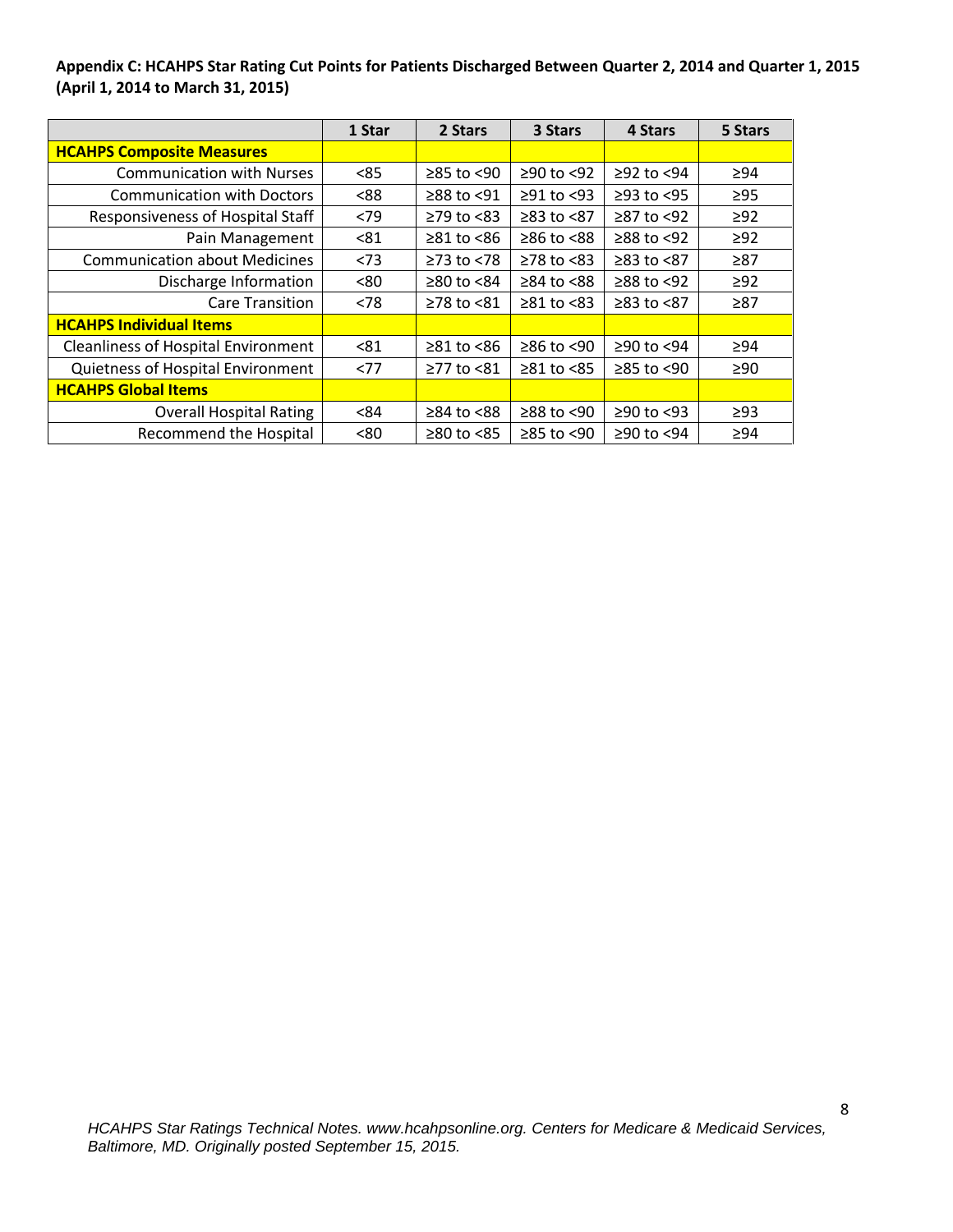### **Appendix D: Individual Measure Star Assignment Process**

Below are detailed steps of the clustering method to develop individual measure stars. For each measure, the clustering method does the following:

- 1. Produces the individual measure distance matrix.
- 2. Groups the measure scores into an initial set of clusters.
- 3. Selects the final set of clusters.

# **1. Produce the individual measure distance matrix.**

For each pair of hospital j and k (j>=k) among the n hospitals with measure score data, compute the Euclidian distance of their measure scores (e.g., the absolute value of the difference between the two measure scores). Enter this distance in row j and column k of a distance matrix with n rows and n columns. This matrix can be produced using the DISTANCE procedure in SAS as follows:

proc distance data=inclusterdat out=distancedat method=Euclid;

```
 var interval(measure_score);
   id CCN;
run;
```
In the above code, the input data set, *inclusterdat,* is the list of hospitals with scores for a particular measure. Each record has a unique identifier, CCN. The option *method=Euclid* specifies that distances between hospital measure scores should be based on Euclidean distance. The input data contain a variable called *measure\_score.* In the *var* call, the parentheses around *measure\_score* indicate that *measure\_score* is considered to be an interval or numeric variable. The distances computed by this code are stored to an output data set called *distancedat.*

# **2. Create a tree of cluster assignments.**

The distance matrix calculated in Step 1 is the input to the clustering procedure. The stored distance algorithm is implemented to compute cluster assignments. The following process is implemented by using the CLUSTER procedure in SAS:

- a. The input measure score distances are squared.
- b. The clusters are initialized by assigning each hospital to its own cluster.
- c. In order to determine which pair of clusters to merge, Ward's minimum variance method is used to separate the variance of the measure scores into within-cluster and between-cluster sum of squares components.
- d. From the existing clusters, two clusters will be selected for merging to minimize the within-cluster sum of squares over all possible sets of clusters that might result from a merge.
- e. Steps b and c are repeated to reduce the number of clusters by one until a single cluster containing all hospitals results.

The result is a data set that contains a tree-like structure of cluster assignments, from which any number of clusters between 1 and the number of hospital measure scores could be computed. The SAS code for implementing these steps is:

proc cluster data=distancedat method=ward outtree=treedat noprint;

id CCN;

run;